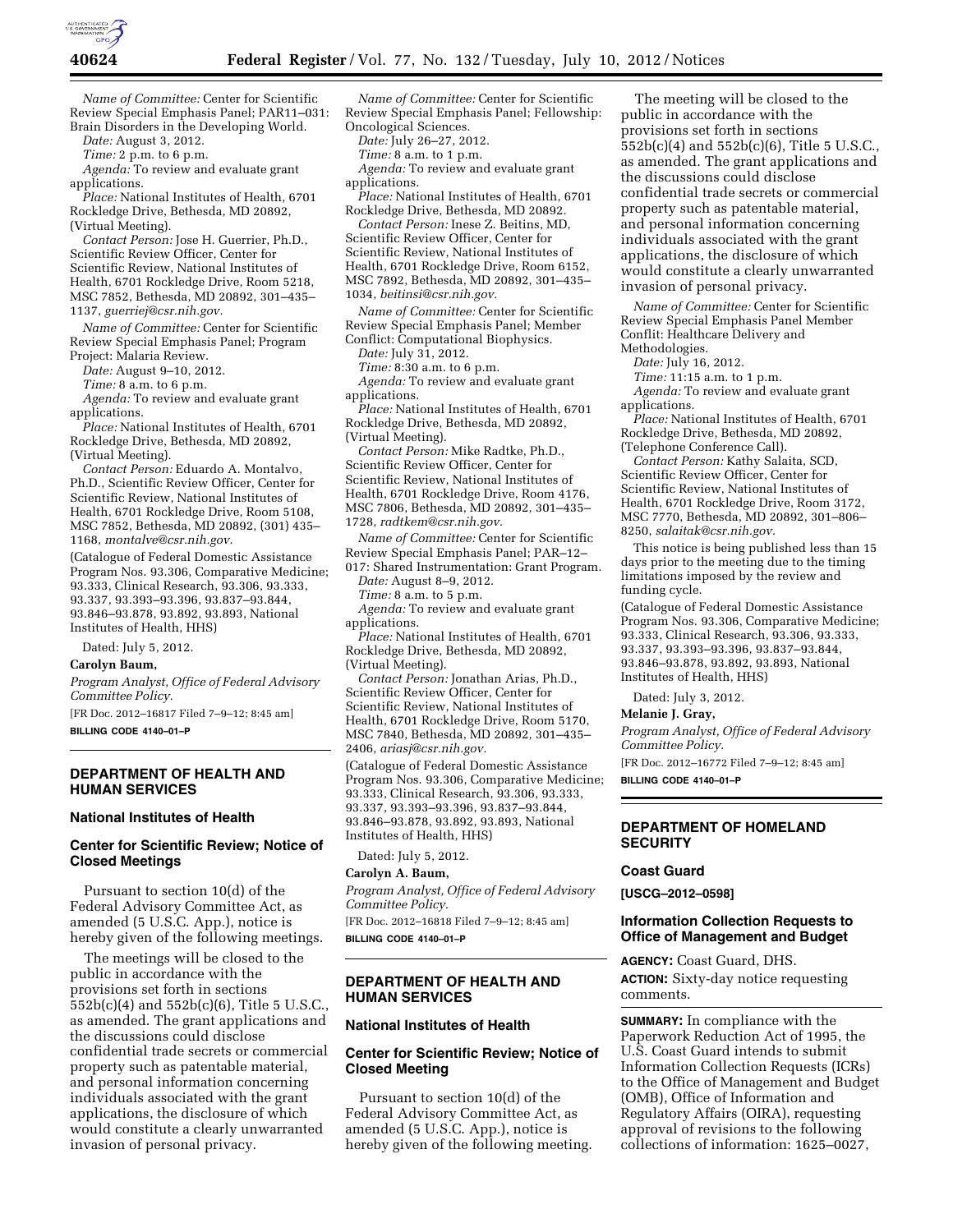Vessel Documentation and 1625–0104, Barges Carrying Bulk Hazardous Materials. Additionally, the U.S. Coast Guard requests an extension of its approval for the following collection of information: 1625–0052, Nondestructive Testing of Certain Cargo Tanks on Unmanned Barges. Our ICRs describe the information we seek to collect from the public. Before submitting these ICRs to OIRA, the Coast Guard is inviting comments as described below.

**DATES:** Comments must reach the Coast Guard on or before September 10, 2012. **ADDRESSES:** You may submit comments identified by Coast Guard docket number [USCG–2012–0598] to the Docket Management Facility (DMF) at the U.S. Department of Transportation (DOT). To avoid duplicate submissions, please use only one of the following means:

(1) *Online: [http://](http://www.regulations.gov) [www.regulations.gov.](http://www.regulations.gov)* 

(2) *Mail:* DMF (M–30), DOT, West Building Ground Floor, Room W12–140, 1200 New Jersey Avenue SE., Washington, DC 20590–0001.

(3) *Hand delivery:* Same as mail address above, between 9 a.m. and 5 p.m., Monday through Friday, except Federal holidays. The telephone number is 202–366–9329.

(4) *Fax:* 202–493–2251. To ensure your comments are received in a timely manner, mark the fax, to attention Desk Officer for the Coast Guard.

The DMF maintains the public docket for this Notice. Comments and material received from the public, as well as documents mentioned in this Notice as being available in the docket, will become part of the docket and will be available for inspection or copying at room W12–140 on the West Building Ground Floor, 1200 New Jersey Avenue SE., Washington, DC, between 9 a.m. and 5 p.m., Monday through Friday, except Federal holidays. You may also find the docket on the Internet at *[http://www.regulations.gov.](http://www.regulations.gov)* 

Copies of the ICRs are available through the docket on the Internet at *[http://www.regulations.gov.](http://www.regulations.gov)*  Additionally, copies are available from: Commandant (CG–611), Attn Paperwork Reduction Act Manager, U.S. Coast Guard, 2100 2nd St SW. Stop 7101, Washington DC 20593–7101.

**FOR FURTHER INFORMATION CONTACT:**  Contact Ms. Kenlinishia Tyler, Office of Information Management, telephone 202–475–3652, or fax 202–475–3929, for questions on these documents. Contact Ms. Renee V. Wright, Program Manager, Docket Operations, 202–366–9826, for questions on the docket. **SUPPLEMENTARY INFORMATION:** 

## **Public Participation and Request for Comments**

This Notice relies on the authority of the Paperwork Reduction Act of 1995; 44 U.S.C. Chapter 35, as amended. An ICR is an application to OIRA seeking the approval, extension, or renewal of a Coast Guard collection of information (Collection). The ICR contains information describing the Collection's purpose, the Collection's likely burden on the affected public, an explanation of the necessity of the Collection, and other important information describing the Collections. There is one ICR for each Collection.

The Coast Guard invites comments on whether these ICRs should be granted based on the Collections being necessary for the proper performance of Departmental functions. In particular, the Coast Guard would appreciate comments addressing: (1) The practical utility of the Collections; (2) the accuracy of the estimated burden of the Collections; (3) ways to enhance the quality, utility, and clarity of information subject to the Collections; and (4) ways to minimize the burden of the Collections on respondents, including the use of automated collection techniques or other forms of information technology. In response to your comments, we may revise these ICRs or decide not to seek approval for the Collections. We will consider all comments and material received during the comment period.

We encourage you to respond to this request by submitting comments and related materials. Comments must contain the OMB Control Number of the ICR and the docket number of this request, [USCG–2012–0598], and must be received by September 10, 2012. We will post all comments received, without change, to *[http://](http://www.regulations.gov)  [www.regulations.gov.](http://www.regulations.gov)* They will include any personal information you provide. We have an agreement with DOT to use their DMF. Please see the ''Privacy Act'' paragraph below.

#### **Submitting Comments**

If you submit a comment, please include the docket number [USCG– 2012–0598], indicate the specific section of the document to which each comment applies, providing a reason for each comment. You may submit your comments and material online (*via <http://www.regulations.gov>*), by fax, mail, or hand delivery, but please use only one of these means. If you submit a comment online via *[www.regulations.gov,](http://www.regulations.gov)* it will be considered received by the Coast Guard when you successfully transmit the

comment. If you fax, hand deliver, or mail your comment, it will be considered as having been received by the Coast Guard when it is received at the DMF. We recommend you include your name, mailing address, an email address, or other contact information in the body of your document so that we can contact you if we have questions regarding your submission.

You may submit your comments and material by electronic means, mail, fax, or delivery to the DMF at the address under **ADDRESSES**; but please submit them by only one means. To submit your comment online, go to *[http://](http://www.regulations.gov)  [www.regulations.gov,](http://www.regulations.gov)* and type ''USCG– 2012–0598'' in the ''Keyword'' box. If you submit your comments by mail or hand delivery, submit them in an unbound format, no larger than  $8\frac{1}{2}$  by 11 inches, suitable for copying and electronic filing. If you submit comments by mail and would like to know that they reached the Facility, please enclose a stamped, self-addressed postcard or envelope. We will consider all comments and material received during the comment period and will address them accordingly.

*Viewing comments and documents:*  To view comments, as well as documents mentioned in this Notice as being available in the docket, go to *[http://www.regulations.gov,](http://www.regulations.gov)* click on the ''read comments'' box, which will then become highlighted in blue. In the ''Keyword'' box insert ''USCG–2012– 0598'' and click ''Search.'' Click the ''Open Docket Folder'' in the ''Actions'' column. You may also visit the DMF in Room W12–140 on the ground floor of the DOT West Building, 1200 New Jersey Avenue SE., Washington, DC 20590, between 9 a.m. and 5 p.m., Monday through Friday, except Federal holidays.

#### **Privacy Act**

Anyone can search the electronic form of comments received in dockets by the name of the individual submitting the comment (or signing the comment, if submitted on behalf of an association, business, labor union, etc.). You may review a Privacy Act statement regarding Coast Guard public dockets in the January 17, 2008, issue of the **Federal Register** (73 FR 3316).

#### **Information Collection Requests**

1. *Title:* Vessel Documentation. *OMB Control Number:* 1625–0027. *Summary:* The information collected will be used to establish the eligibility of a vessel to: (a) Be documented as a ''vessel of the United States,'' (b) engage in a particular trade, and/or (c) become the object of a preferred ship's mortgage.